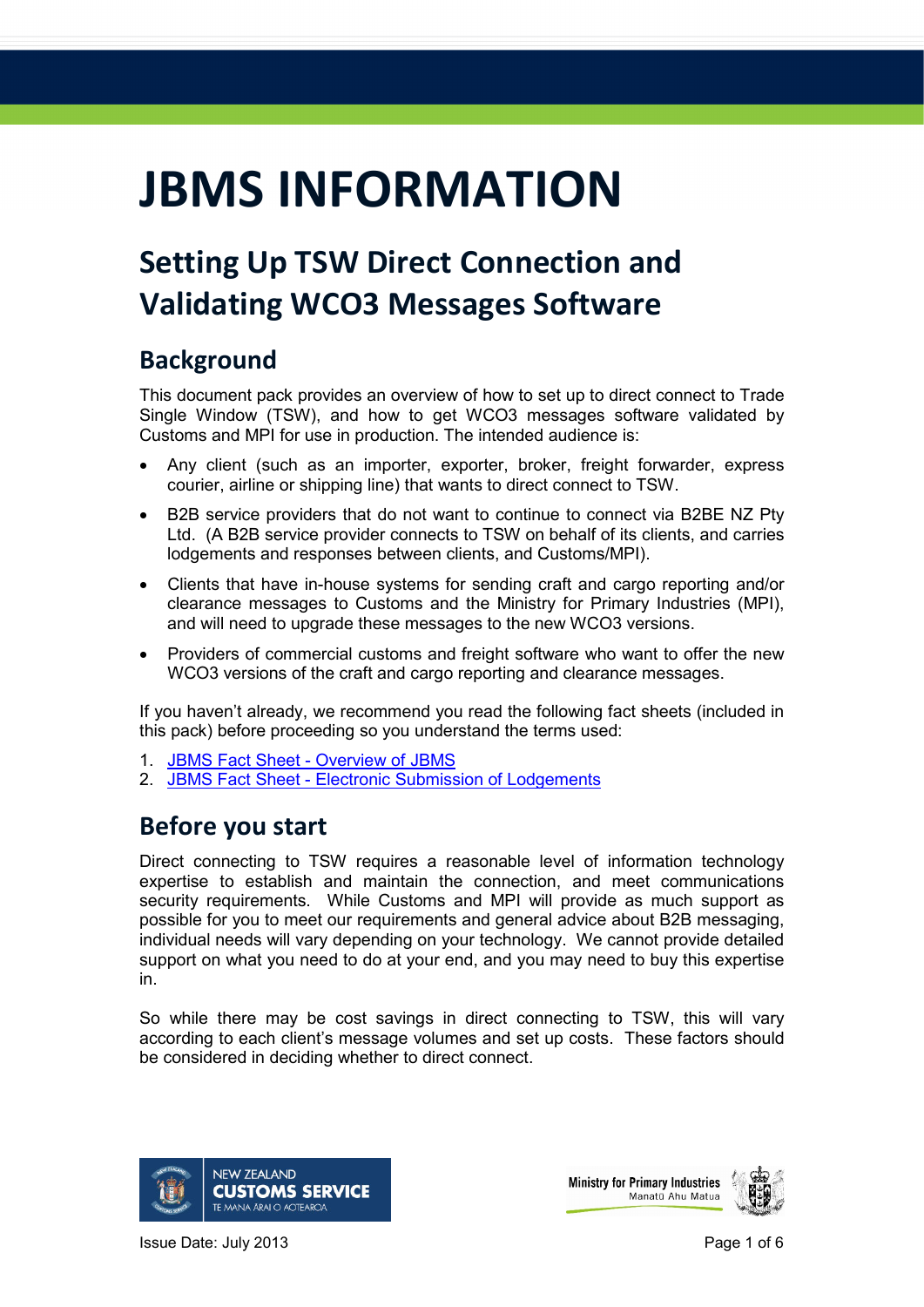## **Direct connect technical information**

#### *Current protocols and standards for direct connect to TSW*

- For sending lodgements, TSW has exposed a web service interface (SOAP with attachments over HTTPS) where the lodgement (either EDIFACT or WCO 3 XML) is sent as an attachment. For WCO 3 XML, supporting documents can also be sent as additional attachments.
- For receiving responses, another web service is exposed to allow these, plus any attached documents such as delivery orders to be pulled down from the TSW system.
- Future options that may be considered over time if there is industry demand include AS2 and AS4.

#### *Current digital certificates accepted*

The only digital certificates currently acceptable are Verisign and Rapid SSL.

#### *Trade Single Window B2B Messaging Guide*

The B2B Messaging Guide outlines the interactions that occur for the processing of messages and provides details of the exposed web services, including the Web Services Description Language (WSDL) and schemas related to these web services. Due to the security-related information it contains, access to the Guide will be provided once you complete and sign a Deed of Confidentiality (see 'Next steps' below).

## **Set up timelines**

You can direct connect to TSW to send the current ('legacy') EDIFACT messages used by Customs (CUSCAR and CUSDEC) and MPI (eBACCA), or the new WCO3 XML messages. Below is an outline of how long it generally takes to set up direct connect in each case.



#### *WCO3 B2B set up timeline*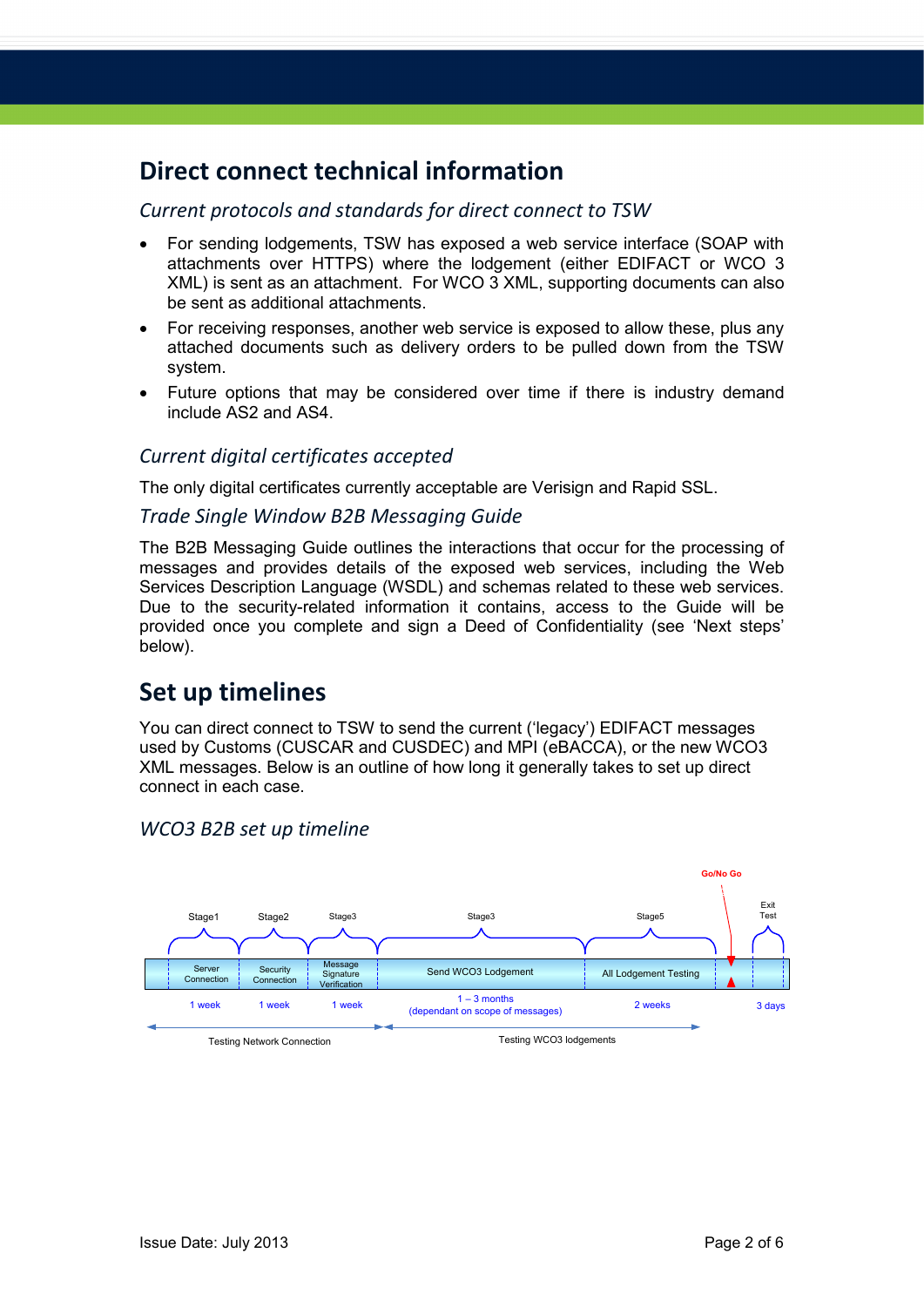#### *Legacy B2B set up timelines*



Appendix 1 provides a summary of the direct connect on-boarding process.

## **Next Steps**

What you need to do to set up and test direct connect and/or your WCO3 messages depends on:

- whether you are a client with an in-house system, or
- a commercial software provider, and if so, whether you are providing a B2B messaging service for your clients or not, and
- what range of WCO3 messages you want to send.

The following documents are included in this pack:

- 3. [JBMS Fact Sheet -](http://www.customs.govt.nz/news/resources/factsheets/Documents/JBMSFactSheetOverview.pdf) Overview of JBMS
- 4. JBMS Fact Sheet [Electronic Submission of Lodgements](http://www.customs.govt.nz/news/resources/factsheets/Documents/JBMSFactSheetElectronic.pdf)
- 5. Direct Connect Terms and Conditions *(not yet available – will be added soon)*
- 6. [Deed of Confidentiality to access the B2B Messaging Guide](http://publicweb.customs.govt.nz/news/resources/bordersector/Documents/Deed%20of%20Confidentiality%20to%20access%20the%20B2B%25)
- 7. [WCO3 Software Validation overview](http://www.customs.govt.nz/news/resources/bordersector/Documents/WCO3%20Software%20Validation%20overview.doc)

We recommend that you:

- Read documents 1 to 3.
- If you are keen to understand more about direct connection to TSW and/or developing WCO3 messages, complete document 4 (Deed of Confidentiality) and email it to [jbms@customs.govt.nz.](mailto:jbms@customs.govt.nz) We will send you details of how to access the B2B Messaging Guide, which includes the Web Services Description Language (WSDL) for the Lodgement Submission and Receive Response Webservices.
- If you are keen to understand more about developing WCO3 messages, read document 5 (WCO3 Software Validation Overview) and the [WCO3 XML Message](http://www.customs.govt.nz/features/jointbordermanagement/TSWdocuments/Pages/default.aspx)  [Implementation Guidelines and WCO3 XML Schemas and Sample Messages.](http://www.customs.govt.nz/features/jointbordermanagement/TSWdocuments/Pages/default.aspx)

Then, if you want to start the set up for direct connect and/or WCO3 messages software validation, email [jbms@customs.govt.nz](mailto:jbms@customs.govt.nz). We will work with you to set up a plan to match what you want to do.

If you have any queries about direct connect, WCO3 messages validation, JBMS or TSW that we haven't covered, please email [jbms@customs.govt.nz](mailto:jbms@customs.govt.nz) for advice.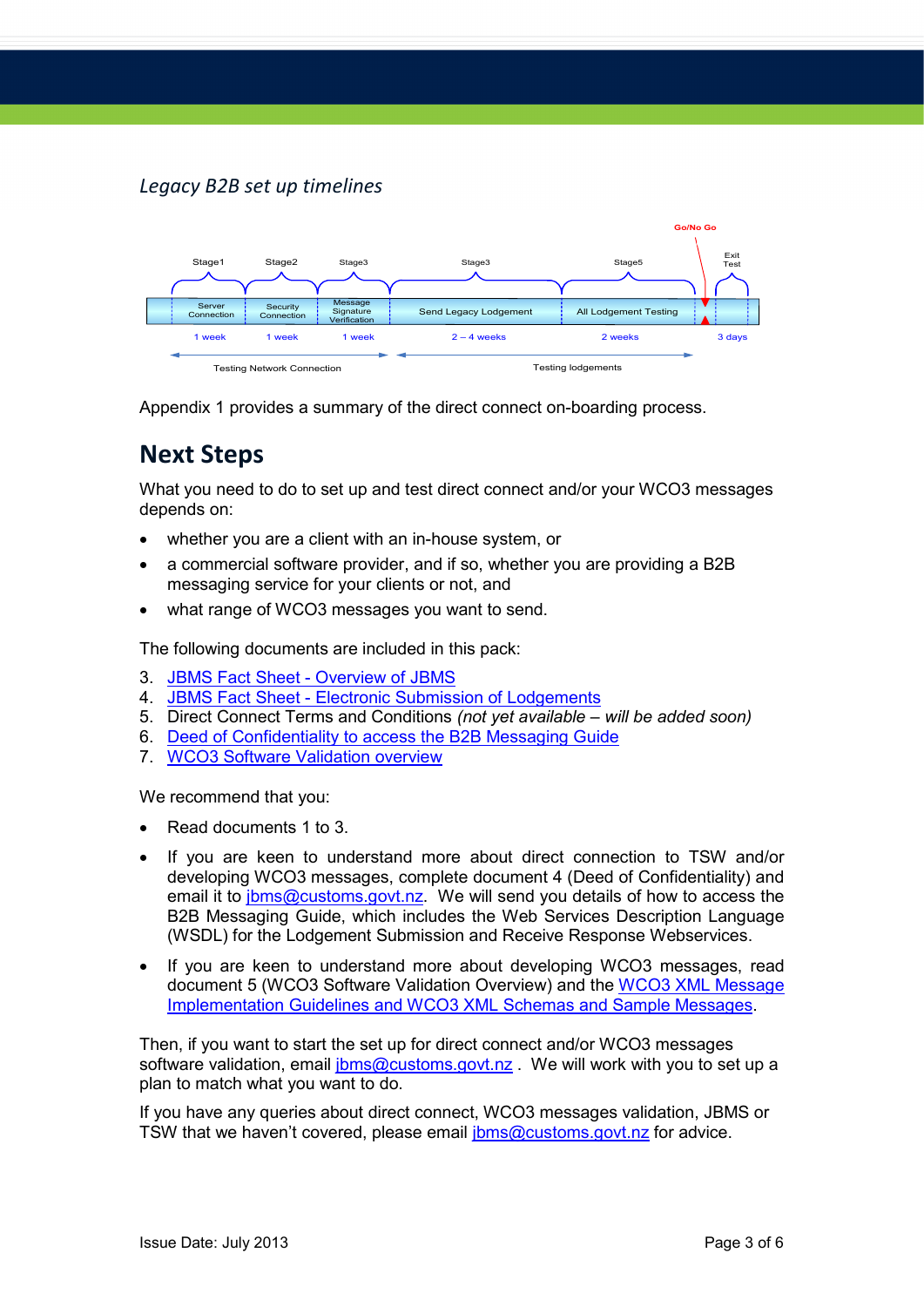### **Appendix 1 - Summary of software provider/direct connect process**

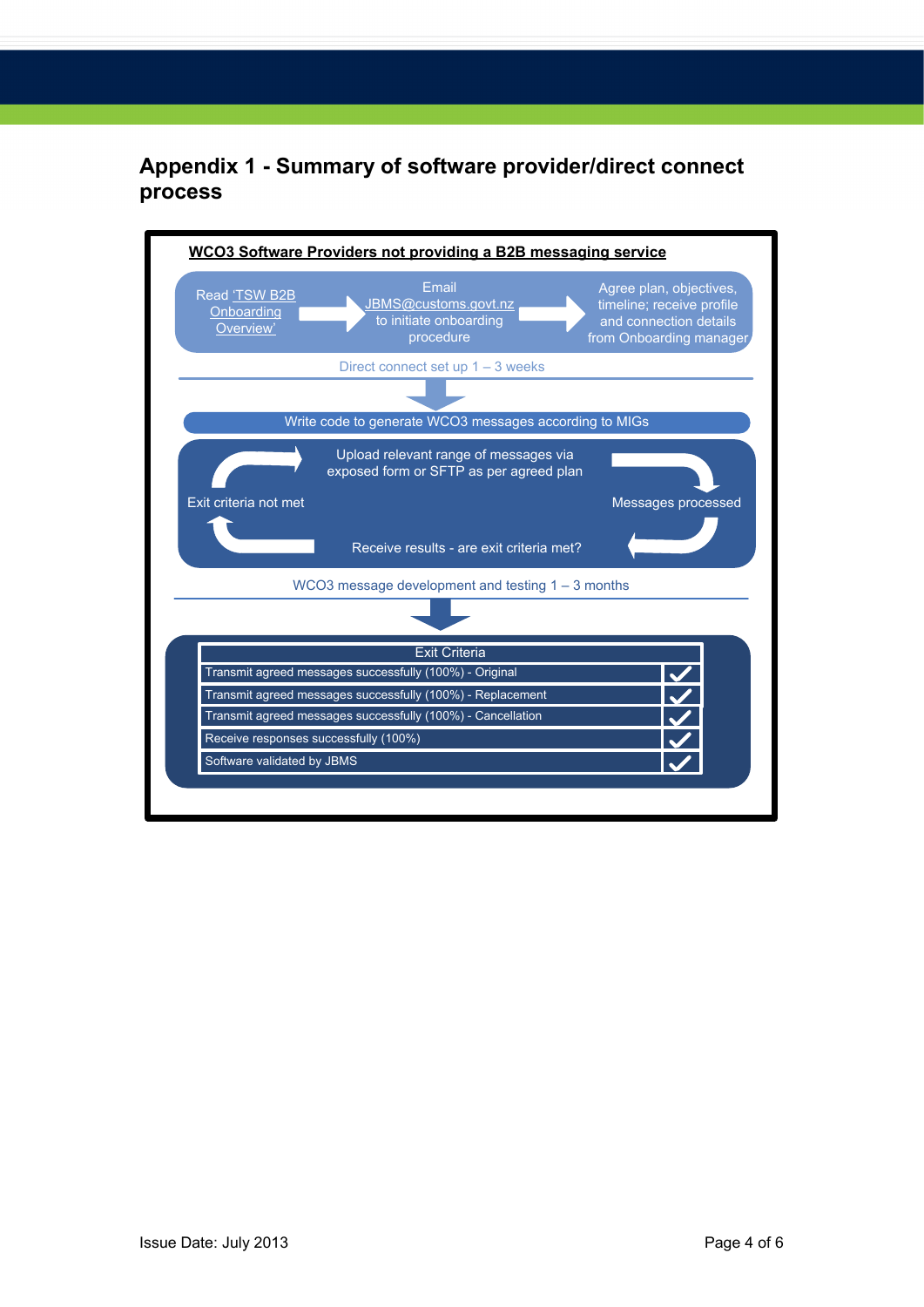